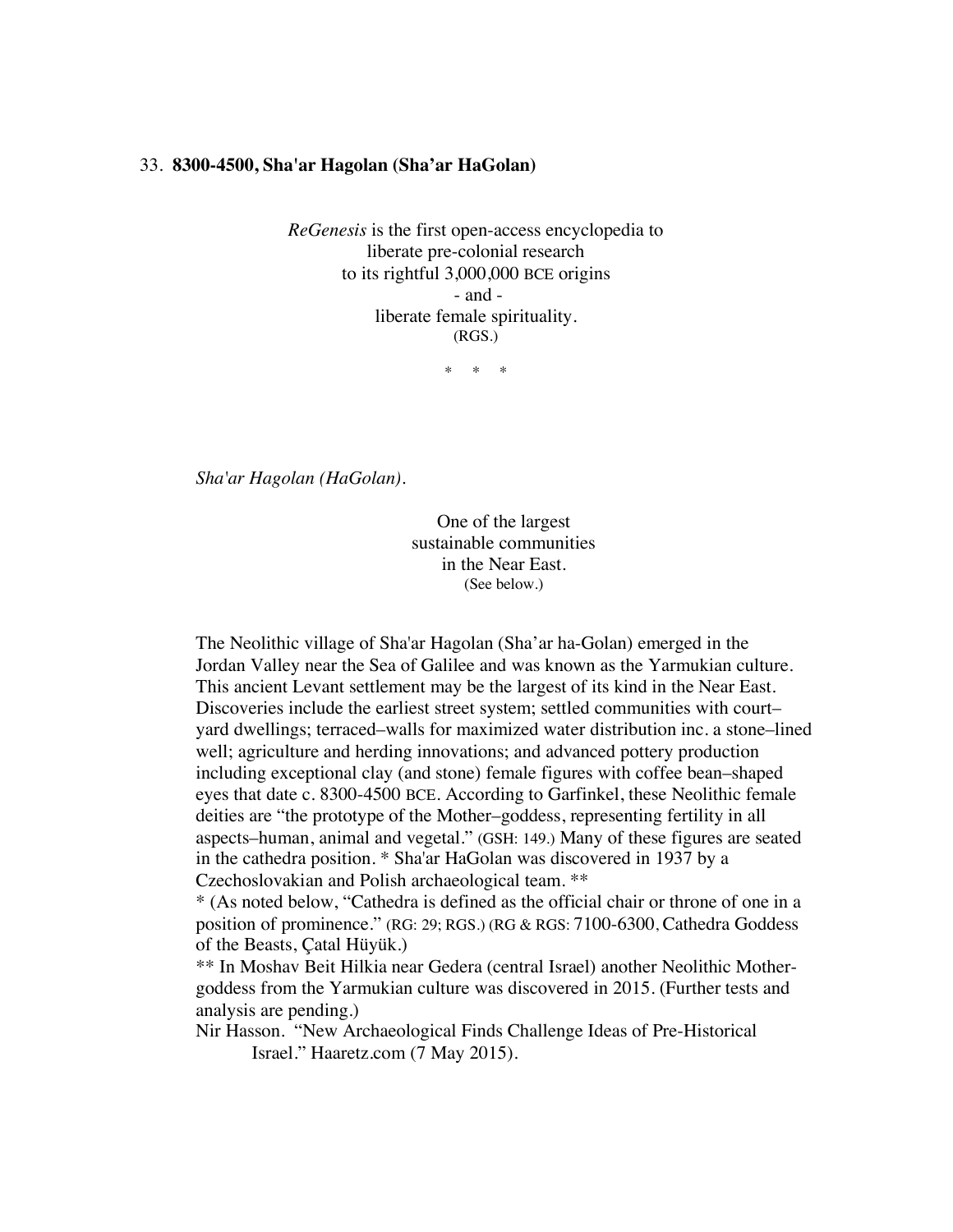Sha'ar Hagolan \* along with Petra and Jericho (among others) were all located in a harsh arid desert where water scarcity was the norm and yet they developed feats of hydraulic engineering achievements that set a model for all the centuries that followed. Their achievements of sophisticated systems of water management and distribution applications included (but not limited to) canals, reservoirs, cisterns, and yes, Petra's famous cut–rock aqueducts. These complex irrigation systems that domesticated water were the very foundation for the subsequent urban communities that emerged. Sustainable gather–hunter clans were domesticating agriculture including barley, cereals, and pulses–and–also domesticating sheep, goats, and cattle.

\* For further rich and diverse research on Sha'ar Hagolan's iconic Mother– goddess statues, figures, iconography, and potters, see keywords: Neolithic OR Yarmukian AND Sha'ar Hagolan OR Sha'ar ha-Golan AND fertility OR Mother goddess.

Further Sha'ar HaGolan (Sha'ar ha-Golan) research (and other sites in the area) research:

- Arpin, Trina L. "Micromorphological Analysis of Four Early Neolithic Sites.*"* Diss. of Boston University, 2005. Ann Arbor, MI: UMI, 2005. 3132764. (MA.)
- Fox, Nili Sacher. "The Striped Goddess from Gilat: Implications for the Chalcolithic Cult." *Israel Exploration Journal* 45.4 (1995): 212-225. (SGG.)
- Cameron, Dorothy O. *The Ghassulian Wall Paintings*. London, England: Kenyon-Deane, 1981. (GWP.)
- Garfinkel Yosef and Michele Miller. *Sha'ar Hagolan. Volume I: Neolithic Art in Context*. Oxford, England: Oxford Books, 2002. (SH.)
- Garfinkel, Yosef. "The Earliest Dancing Scenes in the Near East." *Near Eastern Archaeology* 66.3, *Dance in the Ancient World* (Sep. 2003): 84-95. (EDS.)
	- \_\_\_\_\_. *The Goddess of Sha'ar Hagolan: Excavations at a Neolithic Site in Israel*. Jerusalem: Israel Exploration Society, 2004. (GSH.)
- Joffe, Alexander H., J. P. Dessel, and Rachel S. Hallote. "The 'Gilat Woman:' Female Iconography, Chalcolithic Cult, and the End of Southern Levantine Prehistory." *Near Eastern Archaeology* 64.1/2 (Mar.-Jun. 2001): 9-23. (TGW.)
- Mazar, Amihai. *Archaeology of the Land of the Bible, 10,000-586 BCE.* New York, NY: Doubleday, 1990. (ALB.)
- Sebbane, Michael, Osnat Misch-Brandl, Daniel M. Master, and Thomas E. Levy. *Masters of Fire: Copper Age Art from Israel.* San Francisco, CA: Legion of Honor, 2014. (MOF.)
- Vagnetti, Lucia. "Stone Sculpture in Chalcolithic Cyprus." *Bulletin of the American Schools of Oriental Research* No. 282/283, Symposium: Chalcolithic Cyprus (May-Aug. 1991): 139-151. (SSCC.)

Sha'ar HaGolan (Sha'ar ha-Golan) website: Archaeological Excavations at Sha'ar Hagolan–A Neolithic Art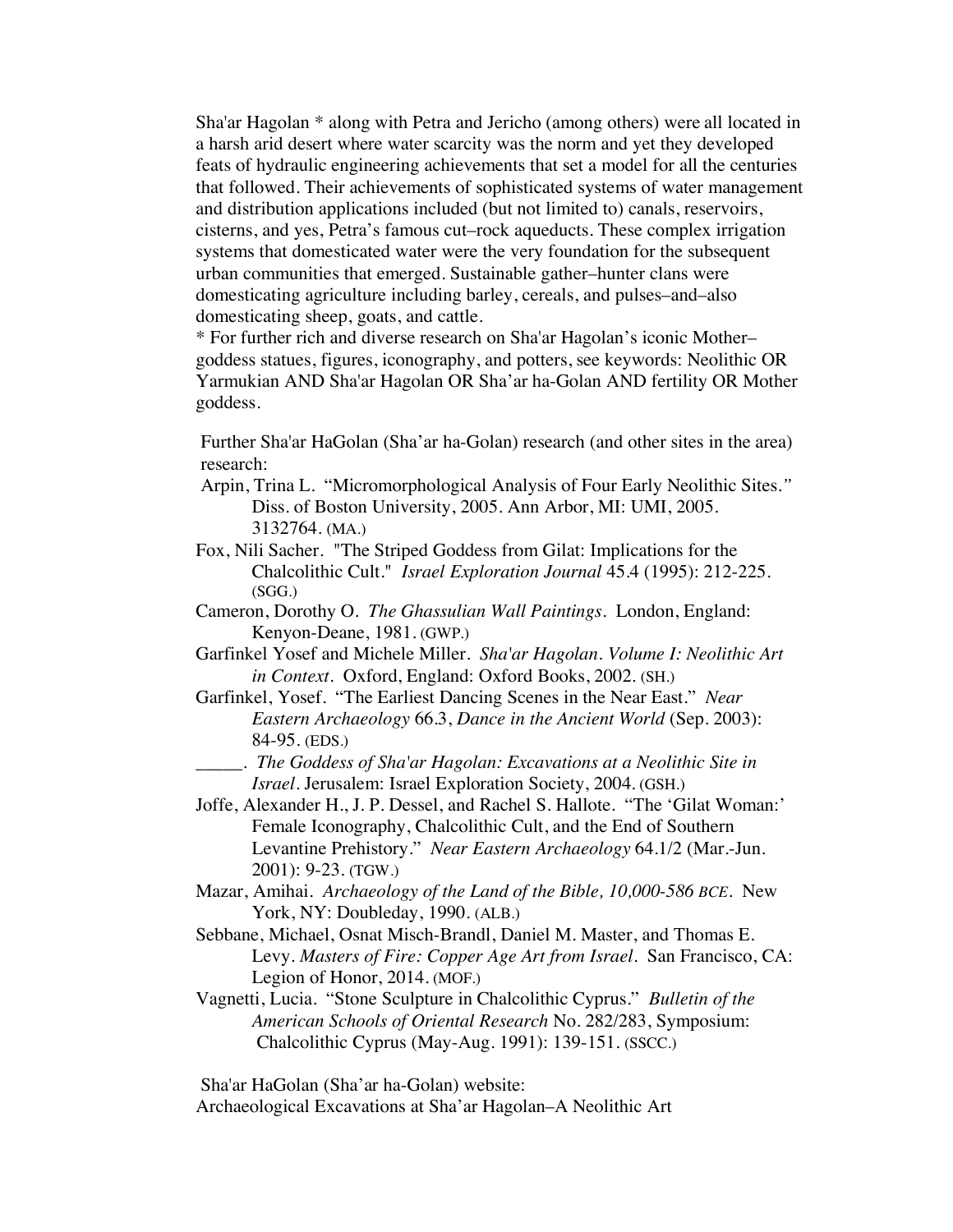Center in the Jordan Valley, Israel. http://archaeology.huji.ac.il/golan/index.htm http://archaeology.huji.ac.il/golan/article6.htm

Further research on the first Neolithic villages: 7250-6150, Çatal Hüyük, Anatolia; 7040-3500, Hacilar, Anatolia; 7000, Jericho, Canaan/Palestine: Mesolithic to Neolithic; and 7000, Qal'at Jarmo. (RGS.)

Further agriculture and expansion research:

Mitchell, Peter. *African Connections: Archaeological Perspectives on Africa and the Wider World*. Walnut Creek, CA: AltaMira, 2005. (ACA: 205- 226.)

- Özdoğan, Mehmet. "Archaeological Evidence on the Westward Expansion of Farming Communities from Eastern Anatolia to the Aegean and the Balkans." *Current Anthropology* 52. S4 (October 2011): S415-S430. (AE.)
- Shryock, Andrew, Daniel L. Smail, and Timothy K. Earle. *Deep History: The Architecture of Past and Present*. Berkeley, CA: University of California Press, 2011. (DH: 242-272.)

Zimmer, Carl. "The First Farmers." *New York Times*, Oct. 18, 2016: D31, D6. (TFF.)

Further research on cathedra goddesses: 7250-6150, Çatal Hüyük, Anatolia (Central Turkey); 7100-6300, Cathedra Goddess of the Beasts; 5500-3500, Cucuteni (Tripolye) Culture, Eastern Europe; 5400-3500, Ancient Aphrodite: Chalcolithic or Copper Age; 4400-2500, Olympus Hera; 4000-3000, Egypt, Africa, and Cathedra Goddesses; 3250, Scorpion Tableau, Earliest Egyptian Proto-Hieroglyphics; 3000-2000, Anatolia, Kubaba and the Hittites; 2500, Inanna, Holder of the Me; 2000, Asherah; 800-700, Kuntillet Ajrud and Khirbet El-Qom; 750-650, Cybele and King Midas, Anatolia; 550, Cathedra Goddess Kourotrophos, Megara Hyblaea, Sicily; and 400, Cathedra Goddess Isis. (RGS.)

IMAGE: MADABA MAP OF HOLY LAND: MADABA, JORDAN. PHOTO: © GSA. DESCRIPTION: THE MADABA MOSAIC MAP IN THE CHURCH OF ST. GEORGE IN MADABA, JORDAN IS THE OLDEST KNOWN CARTOGRAPHIC ILLUSTRATION OF THE HOLY LAND (ISRAEL AND PALESTINE) PLUS SYRIA AND THE EGYPTIAN NILE AREA. SLIDE LOCATION PETRA, SHEET 11, ROW 2, SLEEVE 4, SLIDE #11J, BCE. CO\_PET\_S11\_R2\_SL4\_S11J. VS > CO\_PET\_S11\_R3\_SL4\_S7J. SHOT ON LOCATION: CHURCH OF ST. GEORGE IN MADABA, JORDAN: BRITISH MUSEUM, LONDON, ENGLAND. NOTE 1: FIELDWORK PROJECT 1989 AND 2002.

IMAGE: MADABA MAP OF HOLY LAND: MADABA, JORDAN. PHOTO GSA DESCRIPTION: THE MADABA MOSAIC MAP IN THE CHURCH OF ST. GEORGE IN MADABA, JORDAN IS THE OLDEST KNOWN CARTOGRAPHIC ILLUSTRATION OF THE HOLY LAND (ISRAEL AND PALESTINE) PLUS SYRIA AND THE EGYPTIAN NILE AREA. SLIDE LOCATION PETRA, SHEET 11, ROW 3, SLEEVE 1, SLIDE #24J, BCE. CO\_PET\_S11\_R3\_SL1\_S24J. LOCATION: CHURCH OF ST. GEORGE IN MADABA, JORDAN.